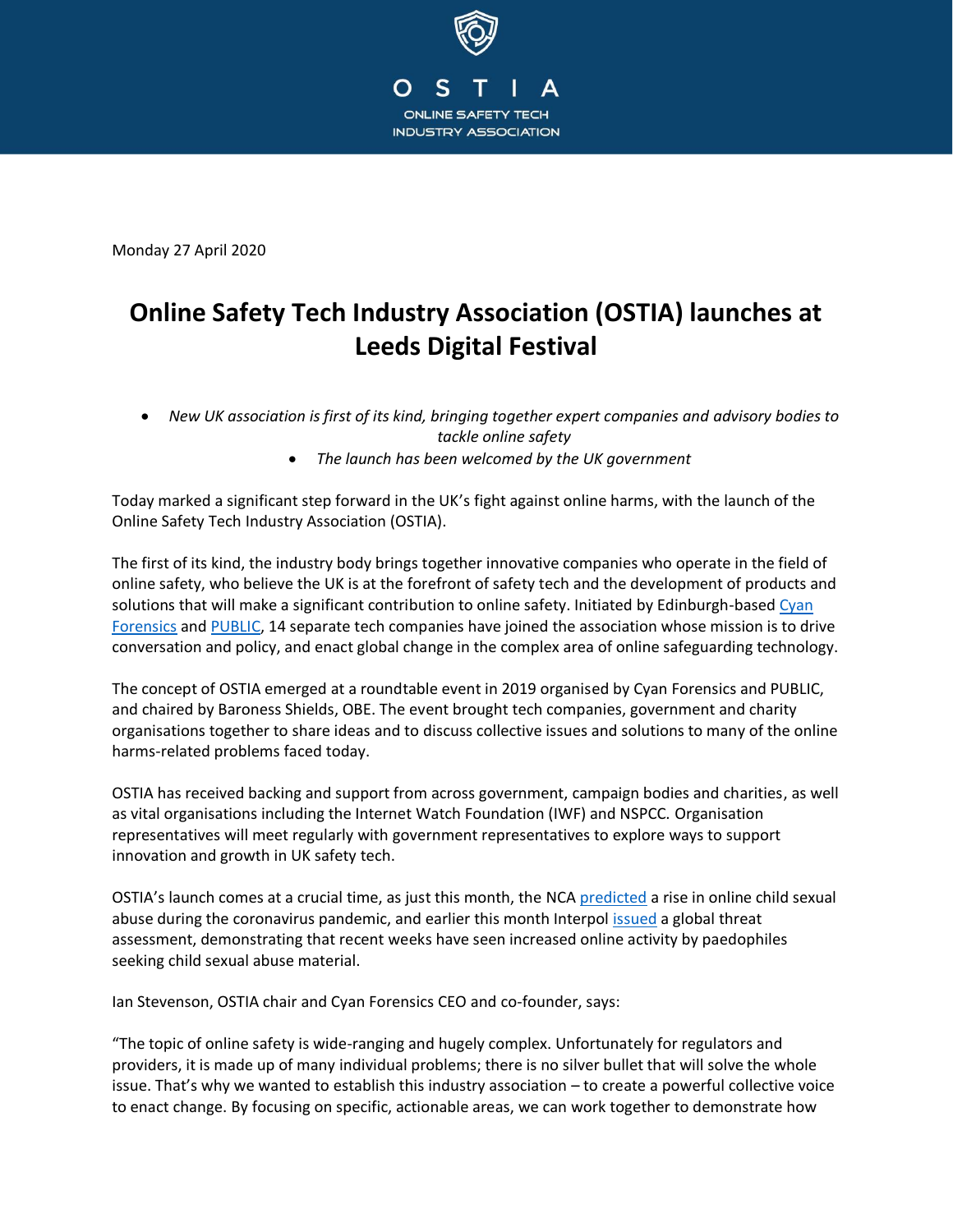

the thriving safety-related products and services market will play a significant role in helping companies protect the most vulnerable from accessing harmful content, while driving digital growth. Together, we can ensure that the public, technology companies and policy makers are aware of these lifelines."

Caroline Dinenage, Minister of State for Digital and Culture in the Department for Digital, Culture, Media and Sport, said:

"We are determined to make the UK the safest place in the world to be online and have set out worldleading proposals to put a duty of care on online companies, enforced by an independent regulator. We are backing the industry to support our work by developing new products to improve online security and drive growth in the digital economy. This new association will help bring together relevant organisations to collaborate, innovate and create a safer online world."

The association has three key aims:

- Provide a voice of hope by informing policy makers, technology providers and the general public about online safety technologies
- Create collective influence on policy, regulation and broader support for the sector
- Provide a forum for companies contributing towards the goal of online safety

Traditionally, debate in online safety has been between those who seek change, and those who fear it will be costly and difficult to implement. OSTIA will represent new voices – the companies that have built the technology that can deliver the much-needed transformation.

Chaired by Ian Stevenson, CEO and co-founder of Cyan Forensics – with members hailing from Cyan Forensics, Yoti, Crisp, Securium, SuperAwesome and SafeToNet amongst others – the association's working group aims to formally establish and drive forward the association's key aims. By joining OSTIA, members are committed to tackling the challenges and opportunities presented to make the internet a safer place. OSTIA is also actively looking for funding in order to continue its work.

OSTIA's current focus is compiling an Introductory Guide to Online Safety, a document drafted with specialist insight from government and civil society organisations. It will act as a guide for online platforms to proactively tackle online safety in the very design of their offerings.

For information on how to join and support OSTIA, with updates on roundtables and other events, please visit its [website.](http://ostia.org.uk/)

To be part of the launch of OSTIA at the Leeds Digital Festival on Monday 27 April at 10.30am, please register [here.](https://register.gotowebinar.com/register/6110039298549866766)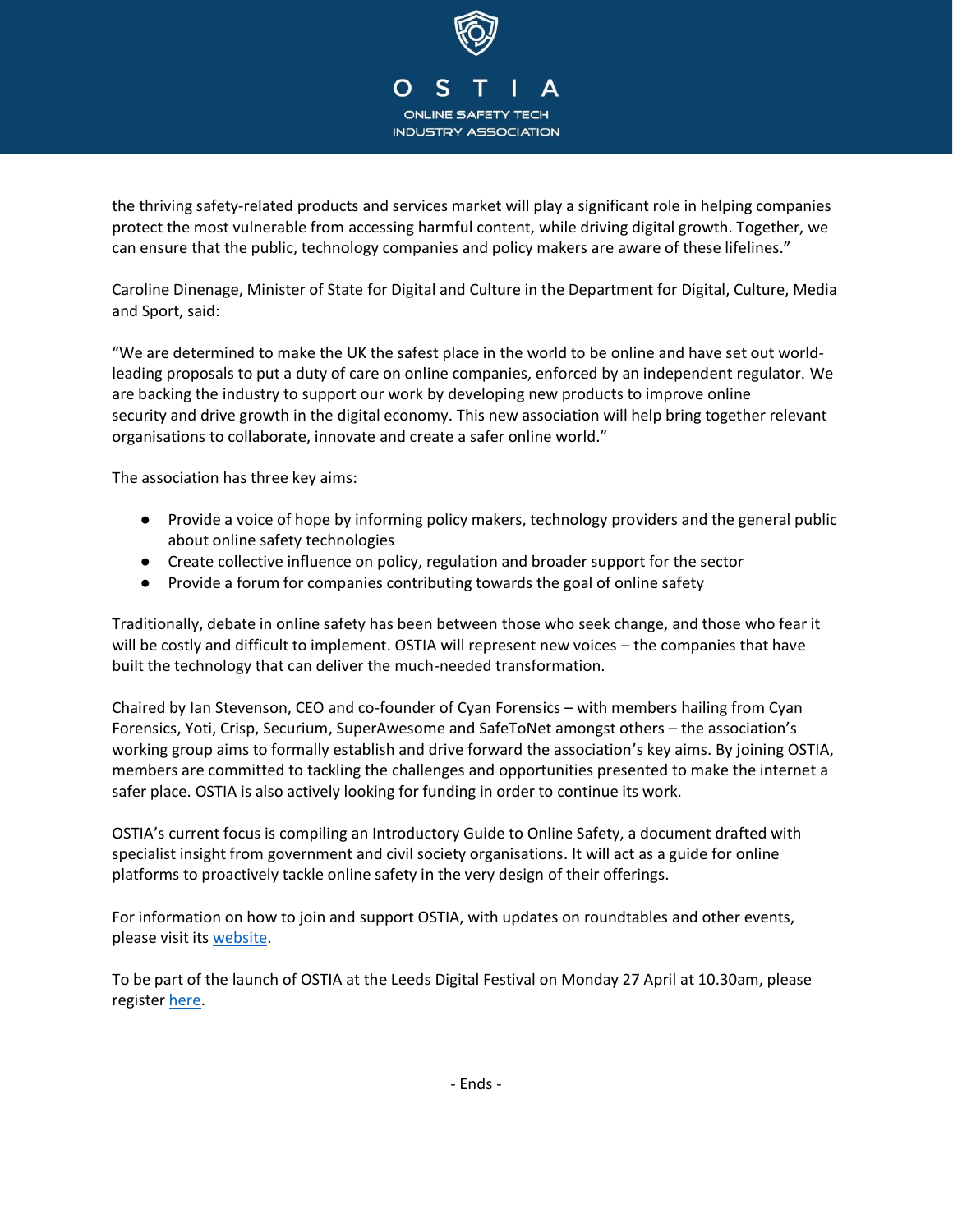### **About OSTIA**

The Online Safety Tech Industry Association (OSTIA) is the UK's first association to unite innovative companies that operate in the field of online safety. OSTIA aims to inform policy makers, technology providers and the public about online safety technologies; establish a collective influence on policy, regulation and support for the sector; and provide a forum for networking and collaboration for companies involved in the broad field of online safety.

Formed in 2019 following a roundtable event chaired by Baroness Shields, OBE, the association currently is formed of 14 specialist technology companies operating in the field of online safety and has had support and input from organisations including the National Crime Agency (NCA), Government Communications Headquarters (GCHQ), Home Office, the Department for Digital, Culture, Media and Sport (DCMS) and Department of International Trade (DIT), as well as vital organisations including the Internet Watch Foundation (IWF) and NSPCC. The association's working group – chaired by Ian Stevenson, CEO and co-founder of Cyan Forensics, with members hailing from Cyan Forensics, Yoti, Crisp, Securium and SafeToNet amongst others – aims to formally establish and drive forward the association's key aims.

#### **Follow OSTIA**

[OSTIA website](http://ostia.org.uk/) **[Twitter](https://twitter.com/ostia_uk)** [Facebook](https://www.facebook.com/OnlineSafetyTechIndustryAssociation) [LinkedIn](https://www.linkedin.com/company/ostiauk/)

## **About Leeds Digital Festival**

Leeds Digital Festival is a two-week long celebration of all things tech and digital, running on an openplatform system meaning that anybody can get involved and host an event. Over 120 exciting online events are taking place from Monday 20 April to Friday 1 May, covering a wide range of topics. Full range of virtual events can be found on our [website.](https://leedsdigitalfestival.org/events/)

## **Editorial Notes**

Full list of OSTIA industry members:

- <u>[Crisp](https://www.crispthinking.com/)</u>
- [Cubica](https://www.cubicatechnology.co.uk/)
- [Cyan Forensics](https://www.cyanforensics.com/)
- [DragonflAI](https://www.dragonflai.co/)
- [GoBubble](https://gobubble.school/en)
- [Image Analyser](https://www.image-analyzer.com/)
- [Qumodo](https://qumo.do/)
- [SafeToNet](https://safetonet.com/)
- [Securium](https://www.securium.co.uk/)
- [Securus Software](https://www.securus-software.com/)
- [SuperAwesome](https://www.superawesome.com/)
- [Trust Elevate](https://www.trustelevate.com/)